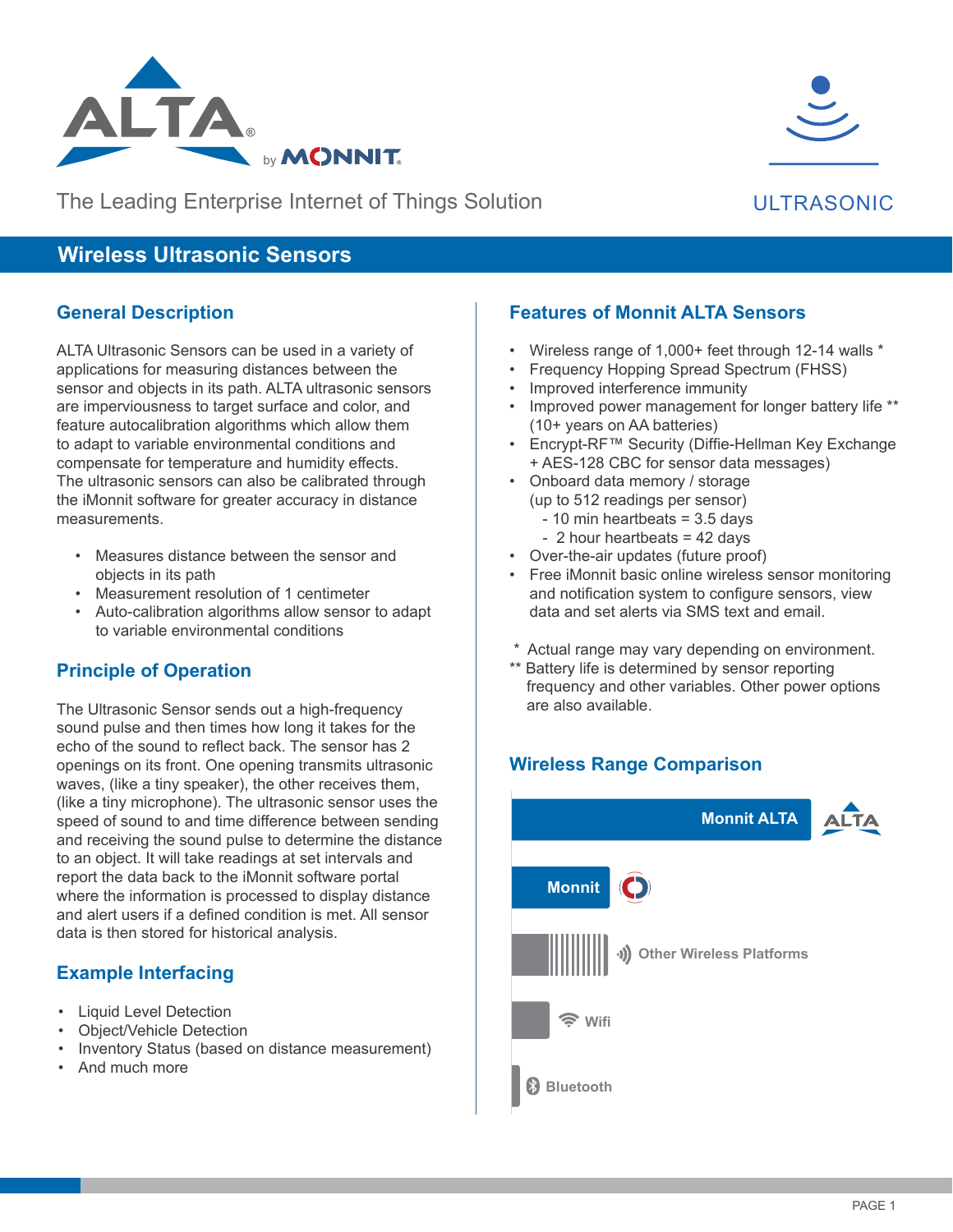

| <b>ALTA Commercial Ultrasonic Sensor - Technical Specifications</b> |                                                                                                                                                                                                        |  |
|---------------------------------------------------------------------|--------------------------------------------------------------------------------------------------------------------------------------------------------------------------------------------------------|--|
| <b>Supply Voltage</b>                                               | 2.0 - 3.8 VDC (3.0 - 3.8 VDC Using Power Supply) *                                                                                                                                                     |  |
| <b>Current Consumption</b>                                          | 0.2 µA (Sleep Mode)<br>0.7 µA (RTC Sleep)<br>570 µA (MCU Idle)<br>2.5 mA (MCU Active)<br>5.5 mA (Radio RX Mode)<br>22.6 mA (Radio TX Mode)                                                             |  |
| Operating Temperature Range (Board Circuitry and Batteries)         | -18°C to $55^{\circ}$ C (0°F to 130°F) using alkaline<br>-40°C to 85°C (-40°F to 185°F) using lithium **                                                                                               |  |
| Optimal Battery Temperature Range (AA)                              | +10°C to +50°C (+50°F to +122°F)                                                                                                                                                                       |  |
| <b>Sensor Resolution</b>                                            | 1 centimeter                                                                                                                                                                                           |  |
| Minimum Measurement Distance                                        | 10 centimeters                                                                                                                                                                                         |  |
| Maximum Measurement Distance                                        | 400 centimeters                                                                                                                                                                                        |  |
| <b>Sensor Accuracy</b>                                              | 5% FS (can be calibrated for further accuracy)                                                                                                                                                         |  |
| <b>Integrated Memory</b>                                            | Up to 512 sensor messages                                                                                                                                                                              |  |
| Wireless Range                                                      | 1,000+ ft. non-line-of-sight                                                                                                                                                                           |  |
| Security                                                            | Encrypt-RF™ (256-bit key exchange and AES-128 CTR)                                                                                                                                                     |  |
| Weight                                                              | 3.7 Ounces                                                                                                                                                                                             |  |
| Certifications<br>FC CE <sup>W</sup> Canada                         | 900 MHz product; FCC ID: ZTL- G2SC1 and IC: 9794A-<br>G2SC1. 868 and 433 MHz product tested and found to<br>comply with: EN 300 220-2 V3.1.1 (2017-02), EN 300<br>220-2 V3.1.1 (2017-02) and EN 60950. |  |

\* Hardware cannot withstand negative voltage. Please take care when connecting a power device.

\*\* At temperatures above 100°C, it is possible for the board circuitry to lose programmed memory.

#### **Power Options**

The standard version of this sensor is powered by two replaceable 1.5 V AA sized batteries (included with purchase).

This sensor is also available with a line power option. The line powered version of this sensor has a barrel power connector allowing it to be powered by a standard 3.0 - 3.6 V power supply. The line powered version also uses two standard 1.5 V AA batteries as backup for un-interupted operation in the event of line power outage.

Power options must be selected at time of purchase, as the internal hardware of the sensor must be changed to support the selected power requirements.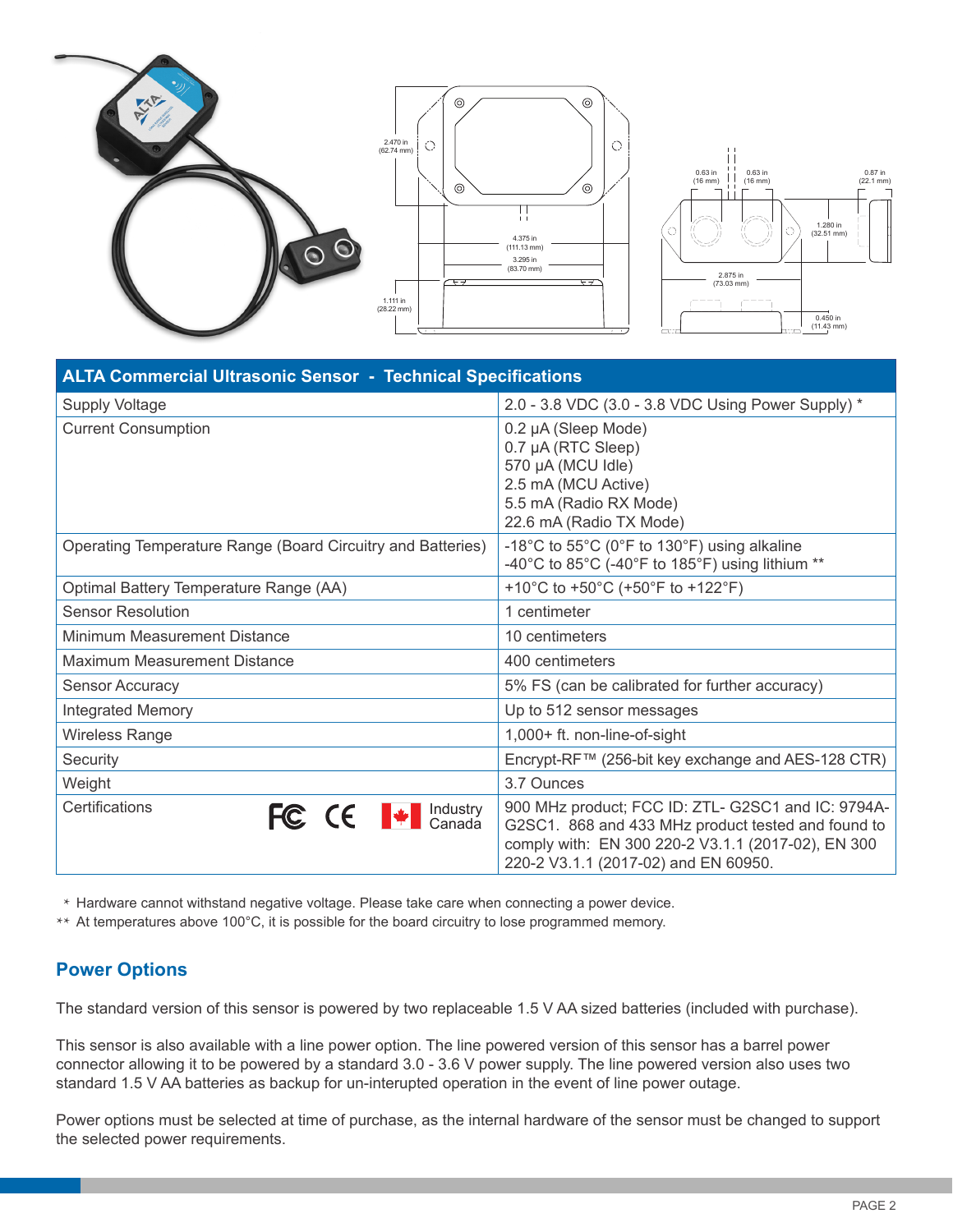



| ALTA Industrial Wireless Ultrasonic Sensor - Technical Specifications |                                |                                                                                                                                                                                                        |
|-----------------------------------------------------------------------|--------------------------------|--------------------------------------------------------------------------------------------------------------------------------------------------------------------------------------------------------|
| <b>Supply Voltage</b>                                                 |                                | 2.0 - 3.8 VDC (3.0 - 3.8 VDC Using Power Supply) *                                                                                                                                                     |
| <b>Current Consumption</b>                                            |                                | 0.2 µA (Sleep Mode)<br>0.7 µA (RTC Sleep)<br>570 µA (MCU Idle)<br>2.5 mA (MCU Active)<br>5.5 mA (Radio RX Mode)<br>22.6 mA (Radio TX Mode)                                                             |
| Operating Temperature Range (Board Circuitry and Battery)             |                                | -40°C to +85°C (-40°F to +185°F) **                                                                                                                                                                    |
| <b>Included Battery</b>                                               | Max Temperature Range:         | -40°C to +85°C (-40°F to +185°F)                                                                                                                                                                       |
|                                                                       | Capacity:                      | 1800 mAh                                                                                                                                                                                               |
| <b>Optional Solar Feature</b>                                         | Solar Panel:                   | 5VDC / 30mA (53mm x 30mm)                                                                                                                                                                              |
|                                                                       | Charging Temperature Range:    | 0°C to 45°C (32°F to 113°F)                                                                                                                                                                            |
|                                                                       | Max Temperature Range:         | -20°C to 60°C (-4°F to 140°F)                                                                                                                                                                          |
|                                                                       | Included Rechargeable Battery: | 600 mAh / >2000 Charge Cycles (80% of initial capacity)                                                                                                                                                |
| <b>Sensor Resolution</b>                                              |                                | 1 centimeter                                                                                                                                                                                           |
| Minimum Measurement Distance                                          |                                | 20 centimeters                                                                                                                                                                                         |
| <b>Maximum Measurement Distance</b>                                   |                                | 750 centimeters                                                                                                                                                                                        |
| <b>Sensor Accuracy</b>                                                |                                | +/- 1% Full Scale                                                                                                                                                                                      |
| <b>Integrated Memory</b>                                              |                                | Up to 512 sensor messages                                                                                                                                                                              |
| <b>Wireless Range</b>                                                 |                                | 1,000+ ft. non-line-of-sight                                                                                                                                                                           |
| Security                                                              |                                | Encrypt-RF™ (256-bit key exchange and AES-128 CTR)                                                                                                                                                     |
| Weight                                                                |                                | 4.7 Ounces                                                                                                                                                                                             |
| <b>Enclosure Rating</b>                                               |                                | NEMA 1, 2, 4, 4x, 12 and 13 rated, sealed and<br>weather proof                                                                                                                                         |
| <b>UL Rating</b>                                                      |                                | UL Listed to UL508-4x specifications (File E194432)                                                                                                                                                    |
| Certifications                                                        | FC CE + Canada                 | 900 MHz product; FCC ID: ZTL- G2SC1 and IC: 9794A-<br>G2SC1. 868 and 433 MHz product tested and found to<br>comply with: EN 300 220-2 V3.1.1 (2017-02), EN 300<br>220-2 V3.1.1 (2017-02) and EN 60950. |

\* Hardware cannot withstand negative voltage. Please take care when connecting a power device.

\*\* At temperatures above 100°C, it is possible for the board circuitry to lose programmed memory.

\*\*\* While the wire leads and thermistor have a water tight seal, the electronics housing (RF portion) is not sealed for wet environments or outdoor use. If needed, we recommend using Monnit industrial water temperature sensors.